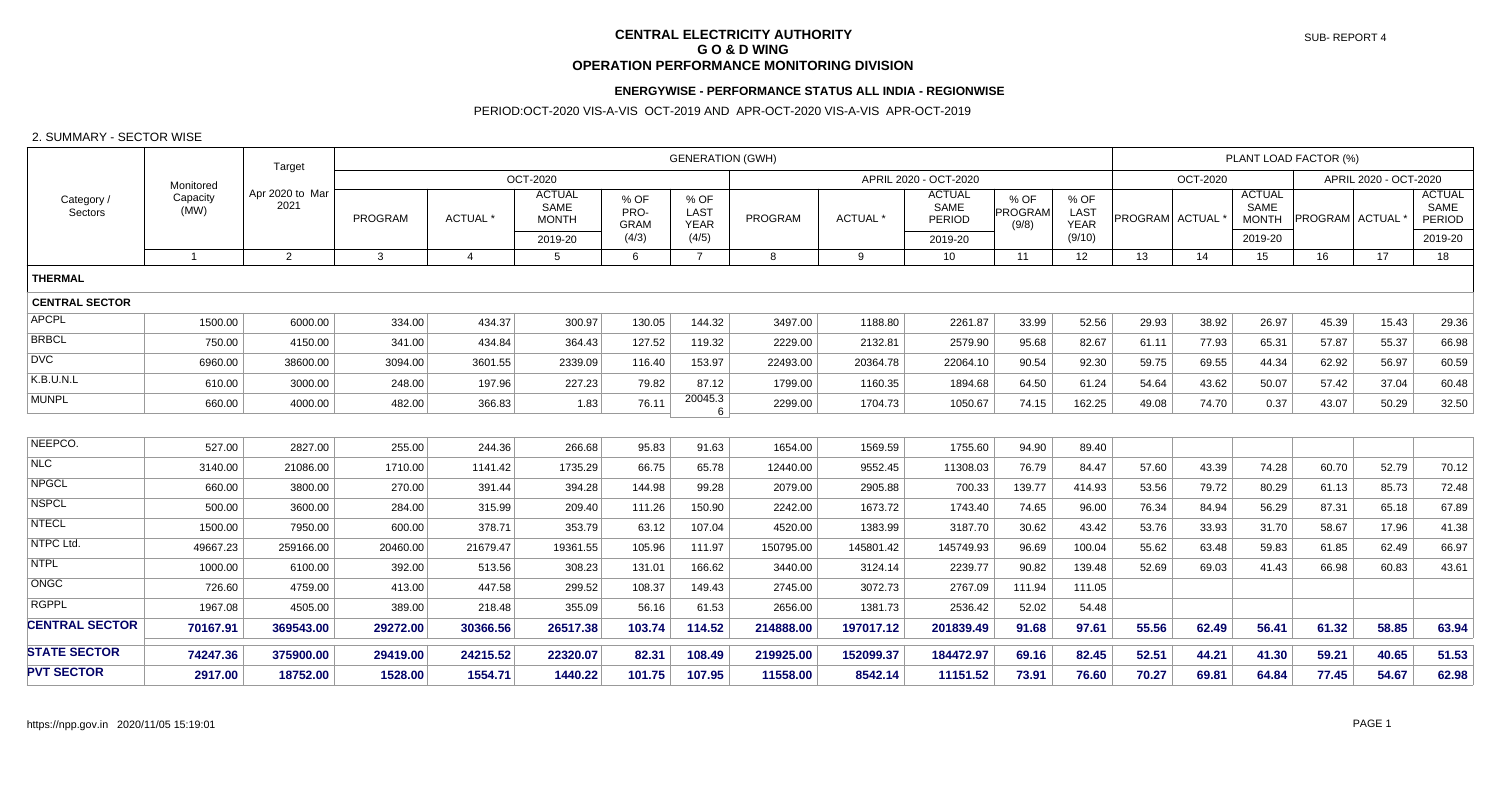## 2. SUMMARY - SECTOR WISE

|                       |                  | Target                  | <b>GENERATION (GWH)</b> |                 |                                       |                             |                             |                |                     |                                 |                          |                             |                             |          |                                       | PLANT LOAD FACTOR (%) |       | <b>ACTUAL</b><br>SAME<br>PERIOD<br>2019-20<br>18<br>55.16<br>56.64<br>0.00<br>82.60<br>81.38<br>81.38 |  |  |  |  |
|-----------------------|------------------|-------------------------|-------------------------|-----------------|---------------------------------------|-----------------------------|-----------------------------|----------------|---------------------|---------------------------------|--------------------------|-----------------------------|-----------------------------|----------|---------------------------------------|-----------------------|-------|-------------------------------------------------------------------------------------------------------|--|--|--|--|
|                       | Monitored        |                         | OCT-2020                |                 |                                       |                             |                             |                |                     | APRIL 2020 - OCT-2020           |                          |                             |                             | OCT-2020 |                                       | APRIL 2020 - OCT-2020 |       |                                                                                                       |  |  |  |  |
| Category /<br>Sectors | Capacity<br>(MW) | Apr 2020 to Mar<br>2021 | PROGRAM                 | <b>ACTUAL *</b> | <b>ACTUAL</b><br>SAME<br><b>MONTH</b> | % OF<br>PRO-<br><b>GRAM</b> | % OF<br>LAST<br><b>YEAR</b> | <b>PROGRAM</b> | ACTUAL <sup>*</sup> | <b>ACTUAL</b><br>SAME<br>PERIOD | % OF<br>PROGRAM<br>(9/8) | % OF<br>LAST<br><b>YEAR</b> | PROGRAM ACTUAL <sup>'</sup> |          | <b>ACTUAL</b><br>SAME<br><b>MONTH</b> | PROGRAM ACTUAL        |       |                                                                                                       |  |  |  |  |
|                       |                  |                         |                         |                 | 2019-20                               | (4/3)                       | (4/5)                       |                |                     | 2019-20                         |                          | (9/10)                      |                             |          | 2019-20                               |                       |       |                                                                                                       |  |  |  |  |
|                       | $\overline{1}$   | 2                       | $\mathbf{3}$            | $\overline{4}$  | $5^{\circ}$                           | 6                           | $\overline{7}$              | 8              | 9                   | 10                              | 11                       | 12                          | 13                          | 14       | 15                                    | 16                    | 17    |                                                                                                       |  |  |  |  |
| <b>IPP SECTOR</b>     | 83921.95         | 374338.00               | 29377.00                | 33507.69        | 28837.28                              | 114.06                      | 116.20                      | 222100.00      | 205301.14           | 216505.72                       | 92.44                    | 94.82                       | 51.90                       | 59.47    | 50.75                                 | 57.05                 | 52.34 |                                                                                                       |  |  |  |  |
| TOTAL THERMAL         | 231254.22        | 1138533.00              | 89596.00                | 89644.48        | 79114.95                              | 100.05                      | 113.31                      | 668471.00      | 562959.76           | 613969.70                       | 84.22                    | 91.69                       | 53.49                       | 55.51    | 49.47                                 | 59.35                 | 50.48 |                                                                                                       |  |  |  |  |
| <b>NUCLEAR</b>        |                  |                         |                         |                 |                                       |                             |                             |                |                     |                                 |                          |                             |                             |          |                                       |                       |       |                                                                                                       |  |  |  |  |
| <b>CENTRAL SECTOR</b> |                  |                         |                         |                 |                                       |                             |                             |                |                     |                                 |                          |                             |                             |          |                                       |                       |       |                                                                                                       |  |  |  |  |
| <b>DAE</b>            | 100.00           | 0.00                    | 0.00                    | 0.00            | 0.00                                  | 0.00                        | 0.00                        | 0.00           | 0.00                | 0.00                            | 0.00                     | 0.00                        | 0.00                        | 0.00     | 0.00                                  | 0.00                  | 0.00  |                                                                                                       |  |  |  |  |
| <b>NPCIL</b>          | 6680.00          | 43880.00                | 4073.00                 | 3884.44         | 4312.43                               | 95.37                       | 90.08                       | 25428.00       | 26137.99            | 28338.90                        | 102.79                   | 92.23                       | 74.18                       | 78.16    | 86.77                                 | 69.91                 | 76.19 |                                                                                                       |  |  |  |  |
| <b>CENTRAL SECTOR</b> | 6780.00          | 43880.00                | 4073.00                 | 3884.44         | 4312.43                               | 95.37                       | 90.08                       | 25428.00       | 26137.99            | 28338.90                        | 102.79                   | 92.23                       | 74.18                       | 77.01    | 85.49                                 | 69.91                 | 75.06 |                                                                                                       |  |  |  |  |
| TOTAL NUCLEAR         | 6780.00          | 43880.00                | 4073.00                 | 3884.44         | 4312.43                               | 95.37                       | 90.08                       | 25428.00       | 26137.99            | 28338.90                        | 102.79                   | 92.23                       | 74.18                       | 77.01    | 85.49                                 | 69.91                 | 75.06 |                                                                                                       |  |  |  |  |
| <b>HYDRO</b>          |                  |                         |                         |                 |                                       |                             |                             |                |                     |                                 |                          |                             |                             |          |                                       |                       |       |                                                                                                       |  |  |  |  |
| <b>CENTRAL SECTOR</b> |                  |                         |                         |                 |                                       |                             |                             |                |                     |                                 |                          |                             |                             |          |                                       |                       |       |                                                                                                       |  |  |  |  |
| <b>BBMB</b>           | 2920.30          | 9600.00                 | 723.00                  | 987.00          | 941.21                                | 136.51                      | 104.87                      | 6675.00        | 8243.03             | 8678.92                         | 123.49                   | 94.98                       |                             |          |                                       |                       |       |                                                                                                       |  |  |  |  |
| <b>DVC</b>            | 143.20           | 206.00                  | 35.00                   | 50.39           | 69.59                                 | 143.97                      | 72.41                       | 189.00         | 307.45              | 138.50                          | 162.67                   | 221.99                      |                             |          |                                       |                       |       |                                                                                                       |  |  |  |  |
| NEEPCO.               | 1200.00          | 4472.00                 | 500.00                  | 463.77          | 278.76                                | 92.75                       | 166.37                      | 3372.00        | 2825.59             | 2524.72                         | 83.80                    | 111.92                      |                             |          |                                       |                       |       |                                                                                                       |  |  |  |  |
| <b>NHDC</b>           | 1520.00          | 2700.00                 | 260.00                  | 315.08          | 616.40                                | 121.18                      | 51.12                       | 1358.00        | 2823.02             | 2784.20                         | 207.88                   | 101.39                      |                             |          |                                       |                       |       |                                                                                                       |  |  |  |  |
| <b>NHPC</b>           | 5451.20          | 24542.00                | 1849.00                 | 1748.56         | 1760.27                               | 94.57                       | 99.33                       | 19449.00       | 19188.85            | 19220.02                        | 98.66                    | 99.84                       |                             |          |                                       |                       |       |                                                                                                       |  |  |  |  |
| NTPC Ltd.             | 800.00           | 3482.00                 | 195.00                  | 169.84          | 175.17                                | 87.10                       | 96.96                       | 2702.00        | 2811.71             | 2948.56                         | 104.06                   | 95.36                       |                             |          |                                       |                       |       |                                                                                                       |  |  |  |  |
| <b>SJVNL</b>          | 1912.02          | 8678.00                 | 599.00                  | 603.25          | 610.96                                | 100.71                      | 98.74                       | 7138.00        | 7689.06             | 8009.36                         | 107.72                   | 96.00                       |                             |          |                                       |                       |       |                                                                                                       |  |  |  |  |
| <b>THDC</b>           | 1400.00          | 4160.00                 | 288.00                  | 248.52          | 334.20                                | 86.29                       | 74.36                       | 2475.00        | 2530.80             | 2566.37                         | 102.25                   | 98.61                       |                             |          |                                       |                       |       |                                                                                                       |  |  |  |  |
| <b>CENTRAL SECTOR</b> | 15346.72         | 57840.00                | 4449.00                 | 4586.41         | 4786.56                               | 103.09                      | 95.82                       | 43358.00       | 46419.51            | 46870.65                        | 107.06                   | 99.04                       |                             |          |                                       |                       |       |                                                                                                       |  |  |  |  |
| <b>STATE SECTOR</b>   | 26958.50         | 68768.00                | 6636.00                 | 7513.13         | 8767.97                               | 113.22                      | 85.69                       | 46594.00       | 51798.74            | 51354.09                        | 111.17                   | 100.87                      |                             |          |                                       |                       |       |                                                                                                       |  |  |  |  |
| <b>PVT SECTOR</b>     | 447.00           | 1470.00                 | 123.00                  | 131.18          | 117.96                                | 106.65                      | 111.21                      | 905.00         | 939.27              | 919.93                          | 103.79                   | 102.10                      |                             |          |                                       |                       |       |                                                                                                       |  |  |  |  |
| <b>IPP SECTOR</b>     | 2947.00          | 12279.00                | 777.00                  | 902.50          | 963.82                                | 116.15                      | 93.64                       | 10149.00       | 10901.79            | 11485.83                        | 107.42                   | 94.92                       |                             |          |                                       |                       |       |                                                                                                       |  |  |  |  |
| <b>TOTAL HYDRO</b>    | 45699.22         | 140357.00               | 11985.00                | 13133.22        | 14636.31                              | 109.58                      | 89.73                       | 101006.00      | 110059.30           | 110630.50                       | 108.96                   | 99.48                       |                             |          |                                       |                       |       |                                                                                                       |  |  |  |  |
| <b>BHUTAN IMP</b>     |                  |                         |                         |                 |                                       |                             |                             |                |                     |                                 |                          |                             |                             |          |                                       |                       |       |                                                                                                       |  |  |  |  |
|                       |                  |                         |                         |                 |                                       |                             |                             |                |                     |                                 |                          |                             |                             |          |                                       |                       |       |                                                                                                       |  |  |  |  |